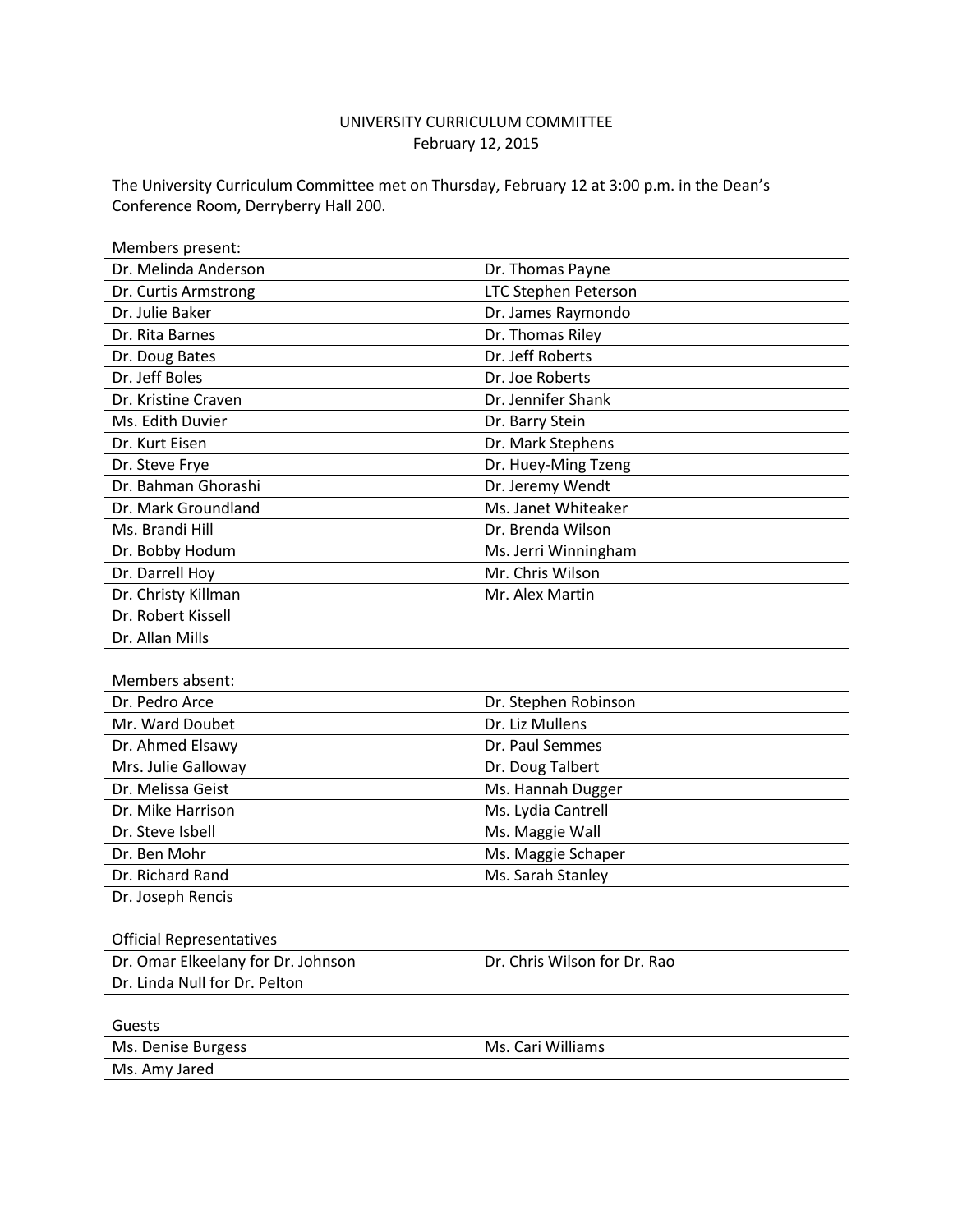## SUMMARY OF PROCEEDINGS

- 1. Approval of agenda
- 2. Approval of October 30, 2014 minutes
- 3. Approval of course changes from the Department of Music
- 4. Approval of course addition from the Department of Music
- 5. Approval of:

degree concentration name change

- curriculum changes MDS/MDSE
- course additions, course changes

establish four new concentrations in Multidisciplinary Studies

from the Department of Curriculum and Instruction

- 6. Approval of course change from the Department of Counseling and Psychology
- 7. Approval of Course changes and deletions from the Department of English
- 8. Approval of course deletions from the Department of History
- 9. Approval of course changes from the Department of Military Science
- 10. Approval of course addition, deletions, changes and curriculum changes from the Department of Electrical and Environmental Engineering and EE, EE-Mechatronics and Computer Engineering
- 11. Approval of course changes from the Department of Basic Engineering
- 12. Approval of course additions from the Department of Sociology and Political Science
- 13. Approval of course and curriculum change from the School of Human Ecology
- 14. Report from Ad Hoc Committee on the 60 Hour Rule for Community College Transfer Students
- 15. Other Such Matters

Faculty Credentials – Dr. Armstrong Encourage student to apply on time for graduation – Dr. Hodum Awarding of transfer credit – Ms. Winningham Nomination committee for 2015-16 - Dr. Cravens

# **PROCEEDINGS**

# **1. Approval of Agenda**

**Motion.** Dr. Stein moved to approve the agenda as submitted. Dr. Baker seconded the motion and the motion carried.

# **2. Approval of October 30, 2014 minuets**

**Motion.** Dr. Eisen moved to approve the minutes as submitted. The motion was seconded by Dr. Stein and carried.

# **3. Approval of Course Change from the Department of Music**

In a memorandum dated September24, 2014 approval was requested for the following:

# Curriculum Changes

**1. Instrumental/General Music, K-12 Licensure**

## **(Freshman Year)**

MUS 1011: Beginning Class Piano (credit 1) MUS 1012: Beginning Class Piano (credit 1) (These courses are not required in degree plan)

# **2. Vocal/General Music, K12 Licensure**

**(Freshman Year)**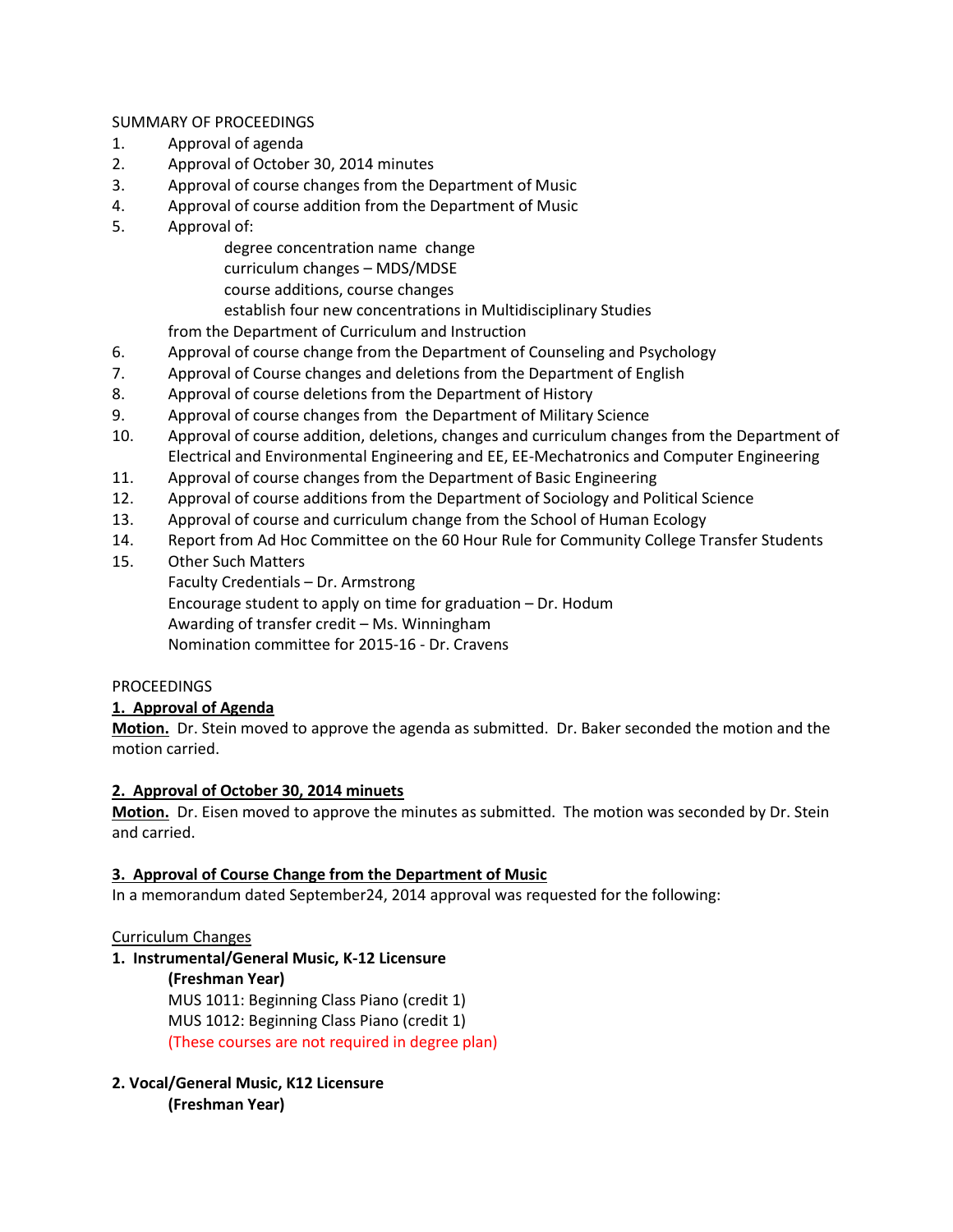MUS 1011: Beginning Class Piano (credit 1) MUS 1012: Beginning Class Piano (credit 1) (These courses are not required in degree plan)

#### **Course Changes:**

#### **1. Instrumental/General Music, K-12 Licensure**

#### **A. From:**

#### **(Freshman Year)**

MUS 1023: Intermediate Class Piano for Music Majors III (credit 1) MUS 1024: Intermediate Class Piano for Music Majors IV (credit 1) **and**

# **From:**

**(Junior Year)** MUS 3010: Music History and Literature I (credit 3) MUS 3020: Music History and Literature II (credit 3)

#### **To:**

## (**Sophomore Year)**

MUS 1023: Intermediate Class Piano for Music Majors III (credit 1) MUS 1024: Intermediate Class Piano for Music Majors IV (credit 1) MUS 3010: Music History and Literature I (credit 3) MUS 3020: Music History and Literature II (credit 3)

#### **B. From:**

#### (**Sophomore Year)**

HIST 2010: American History I (credit 3) HIST 2020: American History II (credit 3) SPCH 2410 or PC 2500 (credit 3)

## **To:**

#### (**Junior Year)**

HIST 2010: American History I (credit 3) HIST 2020: American History II (credit 3) SPCH 2410 or PC 2500 (credit 3)

#### **2. Vocal/General Music, K12 Licensure**

## **A. From:**

## **(Freshman Year)**

MUS 1016: Accompanying (credit 2 required) or MUS 1023: Intermediate Class Piano for Music Majors III and MUS 1024 – Intermediate Class Piano for Music Majors IV

# **To:**

#### **(Sophomore Year)**

MUS 1016: Accompanying (credit 2 required) or MUS 1023: Intermediate Class Piano for Music Majors III and MUS 1024 – Intermediate Class Piano for Music Majors IV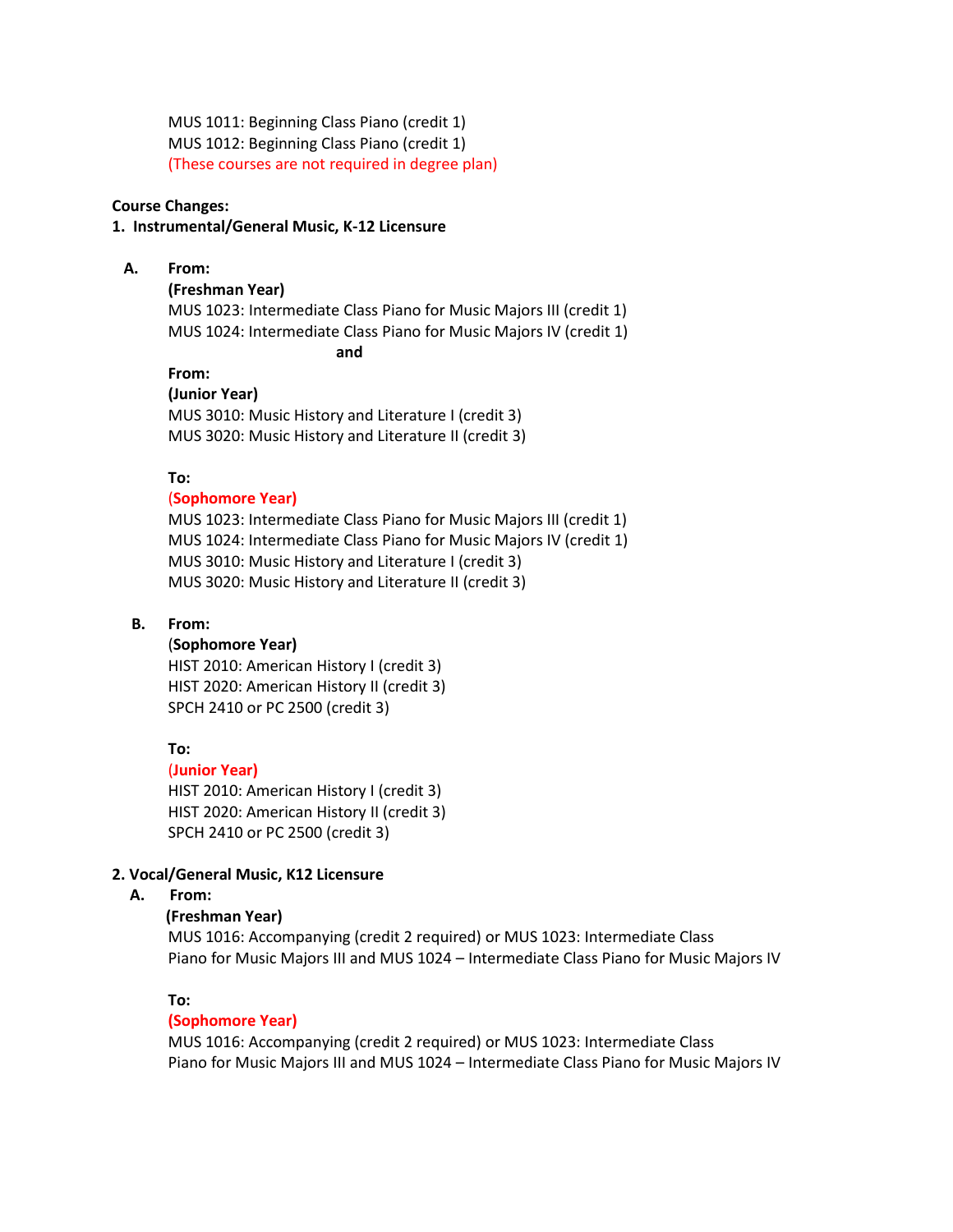- **B. From:**
	- **(Sophomore Year)**

HIST 2010: American History I (credit 3) HIST 2020: American History II (credit 3)

**To:**

## **(Junior Year)**

HIST 2010: American History I (credit 3) HIST 2020: American History II (credit 3)

 **C. From: (Junior Year)**

Elective (credit 3)

**To: (Junior Year)** Social/Behavioral Science Elective (credit 3)

## **C. From:**

#### **(Junior Year)**

MUS 3010: Music History and Literature I (credit 3) MUS 3020: Music History and Literature II (credit 3)

#### **To:**

 **(Sophomore Year)** MUS 3010: Music History and Literature I (credit 3) MUS 3020: Music History and Literature II (credit 3)

**Motion.** Dr. Shank moved to approve the curriculum and course changes. The motion was seconded by Dr. Stein.

Ms. Winningham stated that #1 and #2 under curriculum changes do not appear in the catalog.

After some discussion regarding this Dr. Shank rescinded her motion to remove item 1 and 2 from her motion and table them until the March 19 meeting. This was seconded by Dr. Mills. The motion to approve the course changes was voted on and carried.

## **4. Approval of Course Addition from the Department of Music**

In a memorandum dated January 22, 2015, approval was requested for the following:

Course Addition: MUS 1003 1013 Recital Class – 0 Credit (Repeatable up to 8 semesters)

**Motion.** Dr. Shank moved to approve the addition with the change of the course number from 1003 to 1013, as the 1003 has been used before, to be effective Fall 2015. The motion was seconded by Dr. Stein and carried.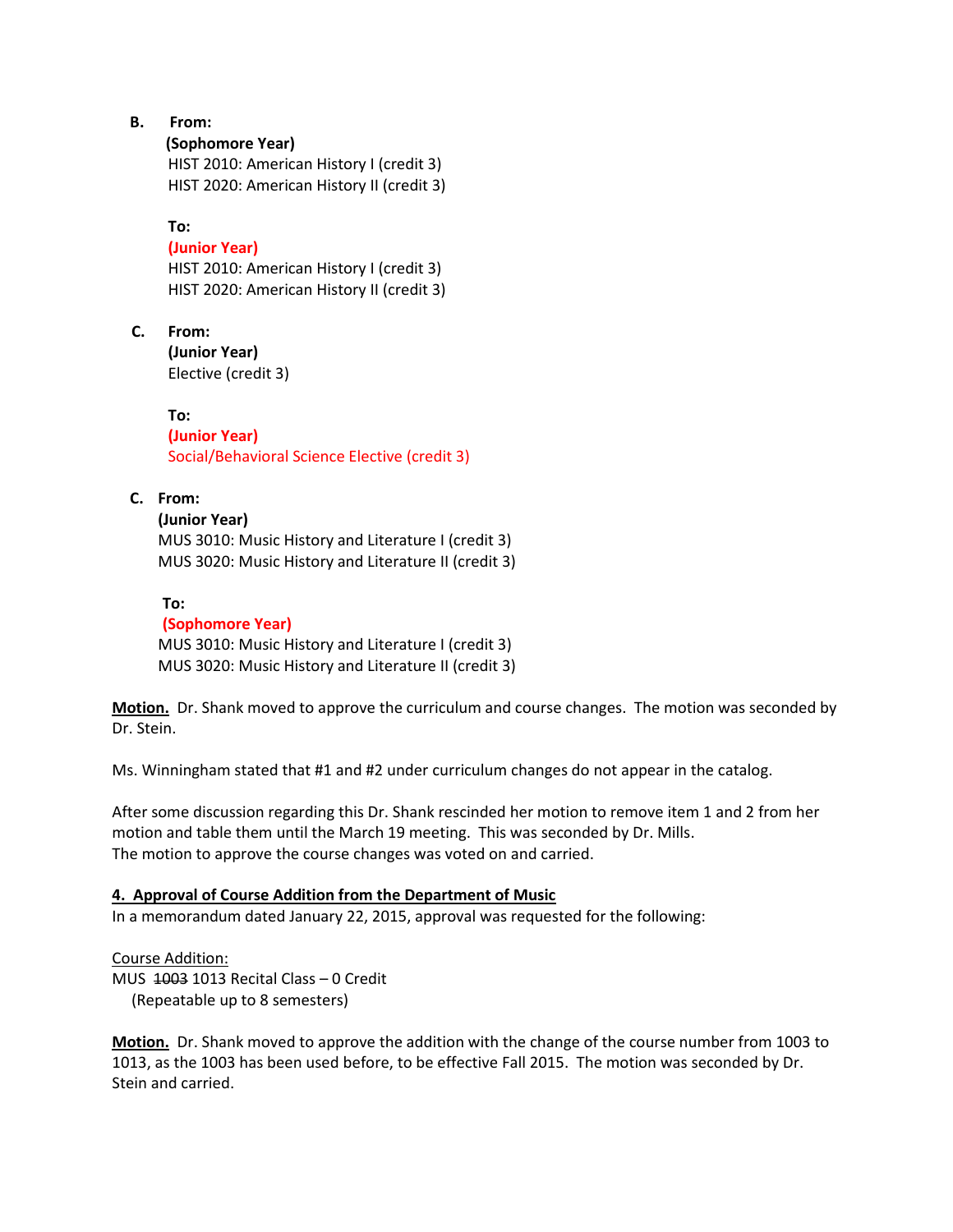## **5. Approval of Program Change, New Concentrations, Course Additions, Deletion and Changes, Curriculum Changes from the Department of Curriculum and Instruction**

In three memorandums dated November 18, 2014 and one dated October 21, 2014, approval of the memorandums as a package was requested.

Program Change (November 18 memo)

From: Multidisciplinary Studies, Elementary Education Concentration (K-6) degree concentration To: Multidisciplinary Studies, Elementary Education Concentration (K-5) Effective: Fall 2015

Curriculum Changes in MDS/MDSE (November 18 memo) From: ART 3200 Art Applications (credit 2) ELED 4140 Science for Elementary Teachers (credit 2) MUS 3530 Music Applications (credit 3)

To:

ARED 3200 Art Applications (credit 1) ELED 4142 Teaching of Science (credit 3) MUS 3540 Music in Elementary (credit 1) CUED 4700 Ed Data & Assessment (credit 2) Effective: Fall 2015

Course Additions, Deletion, Changes (November 18 memo)

Course Addition: CUED 4700. Educational Data and Assessment Lec.2. Credit 2. Prerequisite: Full admission to the Teacher Education Program. Prepares teacher candidates to interpret data and apply effective assessment and evaluation in the Prek-12 classroom. **Effective Date:** Fall 2015

ELED 4142. Teaching of Science Lec.3. Credit 3. Prerequisite: Full admission to the Teacher Education Program. Corequisite: ELED 3140, ELED 3152, FOED 3800. Curricula content of elementary school science including materials and methods of developing understanding and skills in science for children. **Effective Date:** Fall 2015

Course Deletion:

ELED 3150. Teaching of Mathematics Lec.2.Credit 2. Prerequisite: Admission to the Teacher Education Program. Corequisite: FOED 3800. Using modern methods and strategies for teaching mathematics. Translating theory into practice. **Effective Date**: Fall 2015

Course Change**:**

**From:**

ELED 3140. Teaching of Social Studies Lec. 2. Credit 2. Prerequisite: Admission to the Teacher Education Program. Corequisite: ELED 3152, ELED 4140, FOED 3800. Current practices, research, innovations, and unit method are emphasized.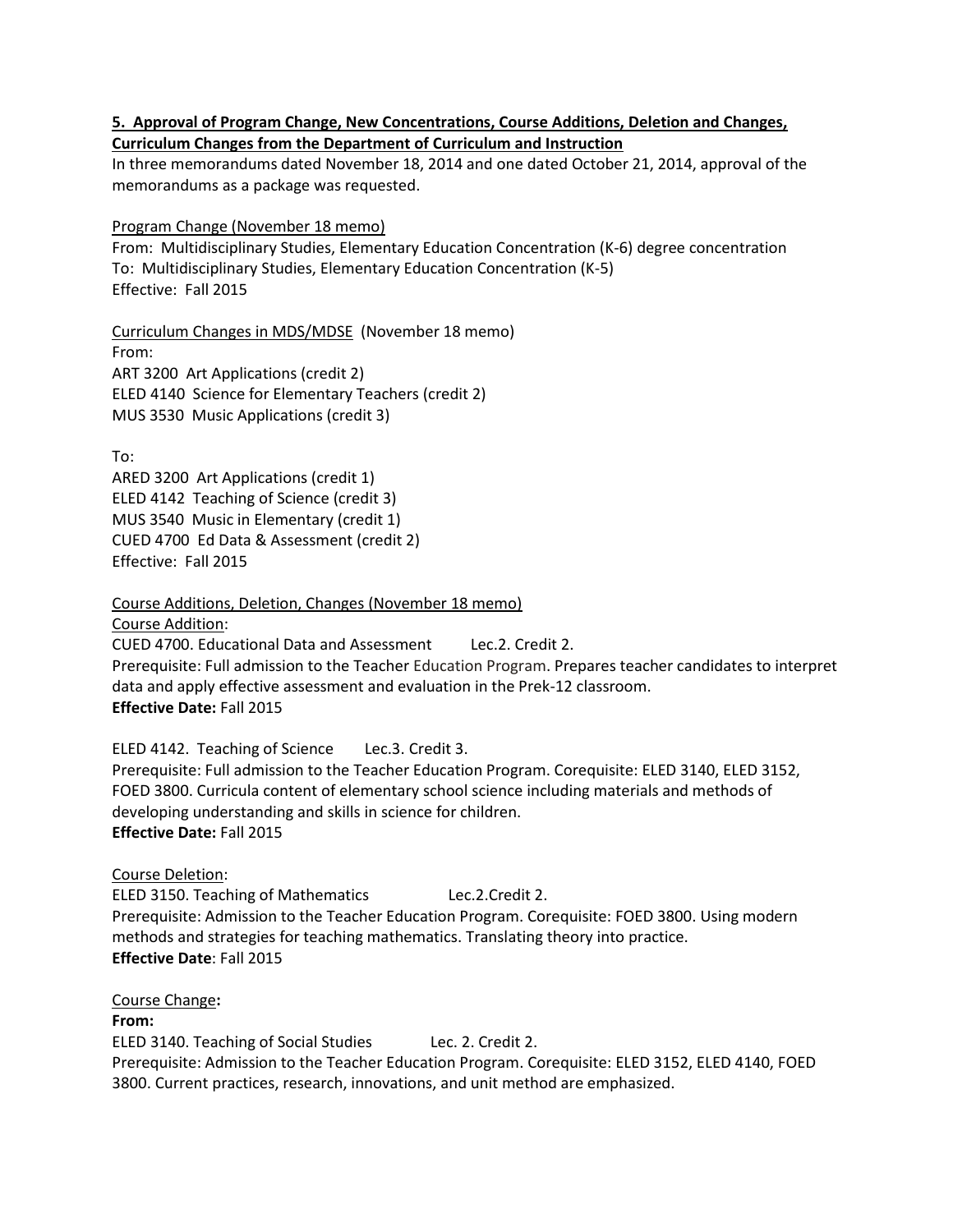**To:**

ELED 3140. Teaching of Social Studies Lec. 2. Credit 2. Prerequisite: Full admission to the Teacher Education Program. Corequisite: ELED 3152, ELED 4142, FOED 3800. Current practices, research, innovations, and unit method are emphasized.

**Delete**: Corequisite: ELED 4140 **Add**: "Full" wording to admission requirement; Corequisite: ELED 4142. **Effective Date**: Fall 2015

## **From:**

ELED 3152. Teaching of Mathematics Lec. 3. Credit 3. Prerequisite: Full admission to the Teacher Education Program. Corequisite: ELED 3140, ELED 4140, FOED 3800. Use of modern methods and strategies for teaching mathematics and translating theory into practice.

## **To:**

ELED 3152. Teaching of Mathematics Lec. 3. Credit 3. Prerequisite: Full admission to the Teacher Education Program. Corequisite: ELED 3140, ELED 4142, FOED 3800. Use of modern methods and strategies for teaching mathematics and translating theory into practice.

**Delete**: Corequisite: ELED 4140. **Add**: Corequisite: ELED 4142. **Effective Date**: Fall 2015

#### Multidisciplinary Studies – Four New Concentrations

Establish four new concentrations in Multidisciplinary Studies with the College of Education Bachelor's Program.

New concentration in:

Middle School English 6-8 Middle School History 6-8 Middle School Math 6-8 Middle School Science 6-8 Effective: Fall 2015

**Motion.** Dr. Wendt moved to approve all of the proposals submitted as a package as they are all the result of licensure requirements from the State to be effective Fall 2017. Dr. Wendt asked for these to be effective for our Fall 2015 catalog for students entering Fall 2015. The motion was seconded by Dr. Anderson and carried.

# **6. Approval of Course Change from the Department of Counseling and Psychology**

In a memorandum dated January 13, 2015, approval was requested for the following:

Course Change: From: PSY 3200 Developmental Psychology Lec. 3, Credit 3 Developmental aspects of psychological functioning from the prenatal period to adulthood with emphasis on individual differences.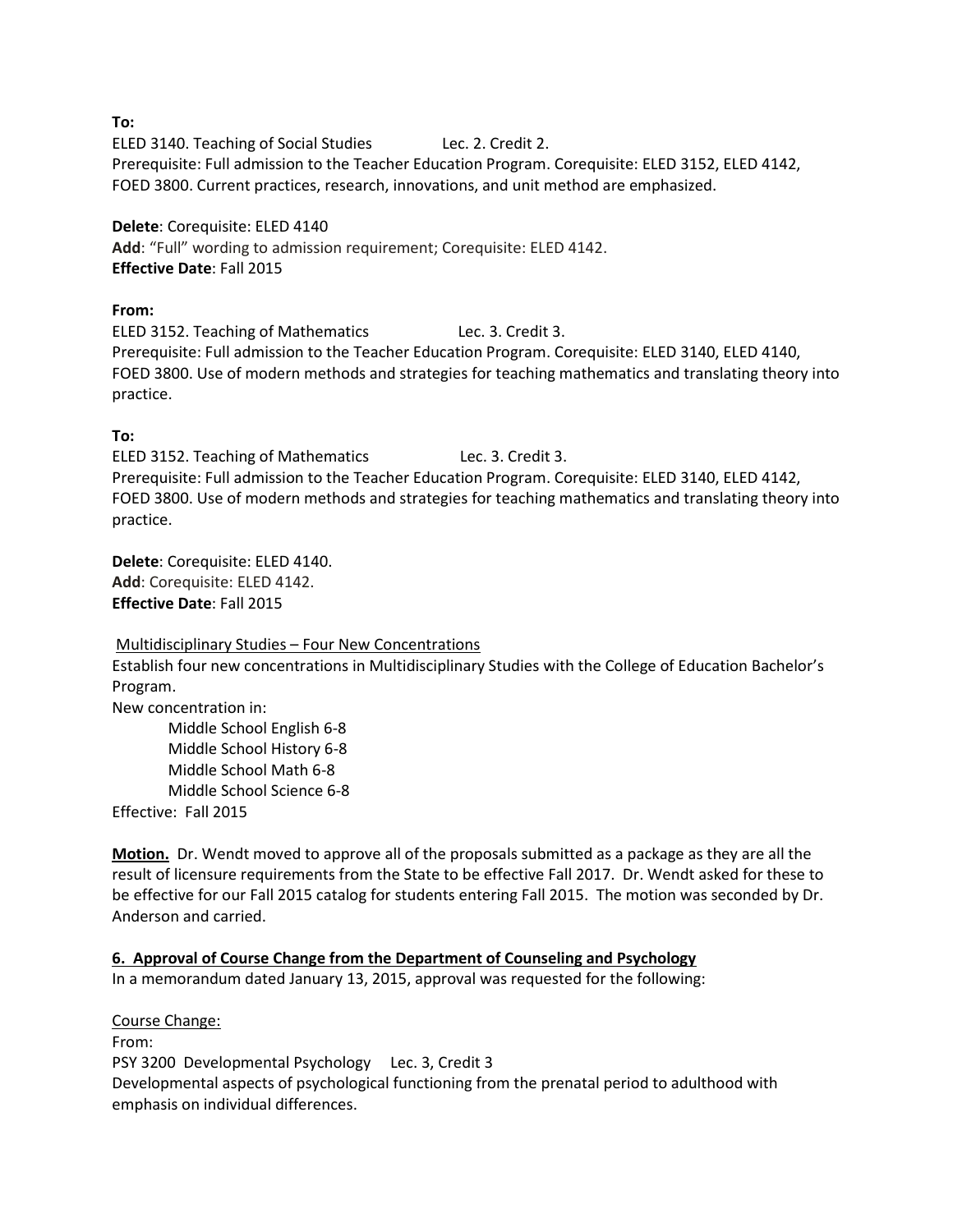To:

PSY 2130 Life Span Developmental Psychology Lec. 3, Credit 8 Developmental aspects of psychological functioning from the prenatal period to adulthood with emphasis on individual differences.

**Motion.** Dr. Stein moved to approve the change effective Fall 2015. The motion was seconded by Dr. Baker and carried.

# **7. Approval of Course Changes and Deletions from the Department of English**

In a memorandum dated December 17, 2014, approval was requested for the following:

## Course Changes:

From:

ENGL 4911 (5911). Literature of Science. Lec. 2. Rec. 1. Credit 3.

Prerequisite: [ENGL](http://catalog.tntech.edu/search_advanced.php?cur_cat_oid=16&search_database=Search&search_db=Search&cpage=1&ecpage=1&ppage=1&spage=1&tpage=1&location=3&filter%5Bkeyword%5D=ENGL&filter%5Bexact_match%5D=1#tt69) 1010 and [ENGL](http://catalog.tntech.edu/search_advanced.php?cur_cat_oid=16&search_database=Search&search_db=Search&cpage=1&ecpage=1&ppage=1&spage=1&tpage=1&location=3&filter%5Bkeyword%5D=ENGL&filter%5Bexact_match%5D=1#tt2044) 1020 and one course from amon[g ENGL](http://catalog.tntech.edu/search_advanced.php?cur_cat_oid=16&search_database=Search&search_db=Search&cpage=1&ecpage=1&ppage=1&spage=1&tpage=1&location=3&filter%5Bkeyword%5D=ENGL&filter%5Bexact_match%5D=1#tt1174) 2130[, ENGL](http://catalog.tntech.edu/search_advanced.php?cur_cat_oid=16&search_database=Search&search_db=Search&cpage=1&ecpage=1&ppage=1&spage=1&tpage=1&location=3&filter%5Bkeyword%5D=ENGL&filter%5Bexact_match%5D=1#tt8079) 2230, and [ENGL](http://catalog.tntech.edu/search_advanced.php?cur_cat_oid=16&search_database=Search&search_db=Search&cpage=1&ecpage=1&ppage=1&spage=1&tpage=1&location=3&filter%5Bkeyword%5D=ENGL&filter%5Bexact_match%5D=1#tt5938) [2330](http://catalog.tntech.edu/search_advanced.php?cur_cat_oid=16&search_database=Search&search_db=Search&cpage=1&ecpage=1&ppage=1&spage=1&tpage=1&location=3&filter%5Bkeyword%5D=ENGL&filter%5Bexact_match%5D=1#tt5938) are prerequisites for all upper division courses. The prerequisite for upper-division courses of [ENGL](http://catalog.tntech.edu/search_advanced.php?cur_cat_oid=16&search_database=Search&search_db=Search&cpage=1&ecpage=1&ppage=1&spage=1&tpage=1&location=3&filter%5Bkeyword%5D=ENGL&filter%5Bexact_match%5D=1#tt4638) [2130](http://catalog.tntech.edu/search_advanced.php?cur_cat_oid=16&search_database=Search&search_db=Search&cpage=1&ecpage=1&ppage=1&spage=1&tpage=1&location=3&filter%5Bkeyword%5D=ENGL&filter%5Bexact_match%5D=1#tt4638) or [ENGL](http://catalog.tntech.edu/search_advanced.php?cur_cat_oid=16&search_database=Search&search_db=Search&cpage=1&ecpage=1&ppage=1&spage=1&tpage=1&location=3&filter%5Bkeyword%5D=ENGL&filter%5Bexact_match%5D=1#tt4323) 2230 o[r ENGL](http://catalog.tntech.edu/search_advanced.php?cur_cat_oid=16&search_database=Search&search_db=Search&cpage=1&ecpage=1&ppage=1&spage=1&tpage=1&location=3&filter%5Bkeyword%5D=ENGL&filter%5Bexact_match%5D=1#tt6761) 2330 is waived for ENGL and SEEN majors. Topics in literary non-fiction written by scientists. The recitation provides additional writing/discussion opportunities. Note: Students will not receive credit for both **ENGL [4910 \(5910\)](http://catalog.tntech.edu/search_advanced.php?cur_cat_oid=16&search_database=Search&search_db=Search&cpage=1&ecpage=1&ppage=1&spage=1&tpage=1&location=3&filter%5Bkeyword%5D=ENGL&filter%5Bexact_match%5D=1#tt9297)** and ENGL 4911.

To:

ENGL 4911 (5911). Literature of Science. Lec. 3. Credit 3.

Prerequisite: [ENGL](http://catalog.tntech.edu/search_advanced.php?cur_cat_oid=16&search_database=Search&search_db=Search&cpage=1&ecpage=1&ppage=1&spage=1&tpage=1&location=3&filter%5Bkeyword%5D=ENGL&filter%5Bexact_match%5D=1#tt69) 1010 and [ENGL](http://catalog.tntech.edu/search_advanced.php?cur_cat_oid=16&search_database=Search&search_db=Search&cpage=1&ecpage=1&ppage=1&spage=1&tpage=1&location=3&filter%5Bkeyword%5D=ENGL&filter%5Bexact_match%5D=1#tt2044) 1020 and one course from amon[g ENGL](http://catalog.tntech.edu/search_advanced.php?cur_cat_oid=16&search_database=Search&search_db=Search&cpage=1&ecpage=1&ppage=1&spage=1&tpage=1&location=3&filter%5Bkeyword%5D=ENGL&filter%5Bexact_match%5D=1#tt1174) 2130[, ENGL](http://catalog.tntech.edu/search_advanced.php?cur_cat_oid=16&search_database=Search&search_db=Search&cpage=1&ecpage=1&ppage=1&spage=1&tpage=1&location=3&filter%5Bkeyword%5D=ENGL&filter%5Bexact_match%5D=1#tt8079) 2230, and [ENGL](http://catalog.tntech.edu/search_advanced.php?cur_cat_oid=16&search_database=Search&search_db=Search&cpage=1&ecpage=1&ppage=1&spage=1&tpage=1&location=3&filter%5Bkeyword%5D=ENGL&filter%5Bexact_match%5D=1#tt5938) [2330](http://catalog.tntech.edu/search_advanced.php?cur_cat_oid=16&search_database=Search&search_db=Search&cpage=1&ecpage=1&ppage=1&spage=1&tpage=1&location=3&filter%5Bkeyword%5D=ENGL&filter%5Bexact_match%5D=1#tt5938) are prerequisites for all upper division courses. The prerequisite for upper-division courses of **ENGL** [2130](http://catalog.tntech.edu/search_advanced.php?cur_cat_oid=16&search_database=Search&search_db=Search&cpage=1&ecpage=1&ppage=1&spage=1&tpage=1&location=3&filter%5Bkeyword%5D=ENGL&filter%5Bexact_match%5D=1#tt4638) or [ENGL](http://catalog.tntech.edu/search_advanced.php?cur_cat_oid=16&search_database=Search&search_db=Search&cpage=1&ecpage=1&ppage=1&spage=1&tpage=1&location=3&filter%5Bkeyword%5D=ENGL&filter%5Bexact_match%5D=1#tt4323) 2230 o[r ENGL](http://catalog.tntech.edu/search_advanced.php?cur_cat_oid=16&search_database=Search&search_db=Search&cpage=1&ecpage=1&ppage=1&spage=1&tpage=1&location=3&filter%5Bkeyword%5D=ENGL&filter%5Bexact_match%5D=1#tt6761) 2330 is waived for ENGL and SEEN majors. Topics in literary non-fiction written by scientists.

From:

ENGL 4921 (5921). Literature and Technology Lec. 2. Rec. 1. Credit 3.

Prerequisite: [ENGL 1010](http://catalog.tntech.edu/search_advanced.php?cur_cat_oid=16&search_database=Search&search_db=Search&cpage=1&ecpage=1&ppage=1&spage=1&tpage=1&location=3&filter%5Bkeyword%5D=ENGL&filter%5Bexact_match%5D=1#tt3478) and [ENGL 1020](http://catalog.tntech.edu/search_advanced.php?cur_cat_oid=16&search_database=Search&search_db=Search&cpage=1&ecpage=1&ppage=1&spage=1&tpage=1&location=3&filter%5Bkeyword%5D=ENGL&filter%5Bexact_match%5D=1#tt3764) and one course from amon[g ENGL 2130,](http://catalog.tntech.edu/search_advanced.php?cur_cat_oid=16&search_database=Search&search_db=Search&cpage=1&ecpage=1&ppage=1&spage=1&tpage=1&location=3&filter%5Bkeyword%5D=ENGL&filter%5Bexact_match%5D=1#tt1119) [ENGL 2230,](http://catalog.tntech.edu/search_advanced.php?cur_cat_oid=16&search_database=Search&search_db=Search&cpage=1&ecpage=1&ppage=1&spage=1&tpage=1&location=3&filter%5Bkeyword%5D=ENGL&filter%5Bexact_match%5D=1#tt5560) and ENGL [2330](http://catalog.tntech.edu/search_advanced.php?cur_cat_oid=16&search_database=Search&search_db=Search&cpage=1&ecpage=1&ppage=1&spage=1&tpage=1&location=3&filter%5Bkeyword%5D=ENGL&filter%5Bexact_match%5D=1#tt6843) are prerequisites for all upper division courses. The prerequisite for upper-division courses of ENGL [2130](http://catalog.tntech.edu/search_advanced.php?cur_cat_oid=16&search_database=Search&search_db=Search&cpage=1&ecpage=1&ppage=1&spage=1&tpage=1&location=3&filter%5Bkeyword%5D=ENGL&filter%5Bexact_match%5D=1#tt473) or [ENGL 2230](http://catalog.tntech.edu/search_advanced.php?cur_cat_oid=16&search_database=Search&search_db=Search&cpage=1&ecpage=1&ppage=1&spage=1&tpage=1&location=3&filter%5Bkeyword%5D=ENGL&filter%5Bexact_match%5D=1#tt6911) o[r ENGL 2330](http://catalog.tntech.edu/search_advanced.php?cur_cat_oid=16&search_database=Search&search_db=Search&cpage=1&ecpage=1&ppage=1&spage=1&tpage=1&location=3&filter%5Bkeyword%5D=ENGL&filter%5Bexact_match%5D=1#tt263) is waived for ENGL and SEEN majors. Study of British and American literature which deals with the impact of technology on society. Note: Students will not receive credit for both ENGL 4920 an[d ENGL 4921 \(5921\).](http://catalog.tntech.edu/search_advanced.php?cur_cat_oid=16&search_database=Search&search_db=Search&cpage=1&ecpage=1&ppage=1&spage=1&tpage=1&location=3&filter%5Bkeyword%5D=ENGL&filter%5Bexact_match%5D=1#tt3221)

To:

ENGL 4921 (5921). Literature and Technology Lec. 3. Credit 3.

Prerequisite: [ENGL 1010](http://catalog.tntech.edu/search_advanced.php?cur_cat_oid=16&search_database=Search&search_db=Search&cpage=1&ecpage=1&ppage=1&spage=1&tpage=1&location=3&filter%5Bkeyword%5D=ENGL&filter%5Bexact_match%5D=1#tt3478) and [ENGL 1020](http://catalog.tntech.edu/search_advanced.php?cur_cat_oid=16&search_database=Search&search_db=Search&cpage=1&ecpage=1&ppage=1&spage=1&tpage=1&location=3&filter%5Bkeyword%5D=ENGL&filter%5Bexact_match%5D=1#tt3764) and one course from amon[g ENGL 2130,](http://catalog.tntech.edu/search_advanced.php?cur_cat_oid=16&search_database=Search&search_db=Search&cpage=1&ecpage=1&ppage=1&spage=1&tpage=1&location=3&filter%5Bkeyword%5D=ENGL&filter%5Bexact_match%5D=1#tt1119) [ENGL 2230,](http://catalog.tntech.edu/search_advanced.php?cur_cat_oid=16&search_database=Search&search_db=Search&cpage=1&ecpage=1&ppage=1&spage=1&tpage=1&location=3&filter%5Bkeyword%5D=ENGL&filter%5Bexact_match%5D=1#tt5560) and [ENGL](http://catalog.tntech.edu/search_advanced.php?cur_cat_oid=16&search_database=Search&search_db=Search&cpage=1&ecpage=1&ppage=1&spage=1&tpage=1&location=3&filter%5Bkeyword%5D=ENGL&filter%5Bexact_match%5D=1#tt6843)  [2330](http://catalog.tntech.edu/search_advanced.php?cur_cat_oid=16&search_database=Search&search_db=Search&cpage=1&ecpage=1&ppage=1&spage=1&tpage=1&location=3&filter%5Bkeyword%5D=ENGL&filter%5Bexact_match%5D=1#tt6843) are prerequisites for all upper division courses. The prerequisite for upper-division courses of ENGL [2130](http://catalog.tntech.edu/search_advanced.php?cur_cat_oid=16&search_database=Search&search_db=Search&cpage=1&ecpage=1&ppage=1&spage=1&tpage=1&location=3&filter%5Bkeyword%5D=ENGL&filter%5Bexact_match%5D=1#tt473) or [ENGL 2230](http://catalog.tntech.edu/search_advanced.php?cur_cat_oid=16&search_database=Search&search_db=Search&cpage=1&ecpage=1&ppage=1&spage=1&tpage=1&location=3&filter%5Bkeyword%5D=ENGL&filter%5Bexact_match%5D=1#tt6911) o[r ENGL 2330](http://catalog.tntech.edu/search_advanced.php?cur_cat_oid=16&search_database=Search&search_db=Search&cpage=1&ecpage=1&ppage=1&spage=1&tpage=1&location=3&filter%5Bkeyword%5D=ENGL&filter%5Bexact_match%5D=1#tt263) is waived for ENGL and SEEN majors. Study of literature which deals with the impact of technology on society.

From:

ENGL 4931 (5931). Literature and the Environment. Lec. 2. Rec. 1. Credit 3.

Prerequisite: [ENGL 1010](http://catalog.tntech.edu/search_advanced.php?cur_cat_oid=16&search_database=Search&search_db=Search&cpage=1&ecpage=1&ppage=1&spage=1&tpage=1&location=3&filter%5Bkeyword%5D=ENGL&filter%5Bexact_match%5D=1#tt5149) and [ENGL 1020](http://catalog.tntech.edu/search_advanced.php?cur_cat_oid=16&search_database=Search&search_db=Search&cpage=1&ecpage=1&ppage=1&spage=1&tpage=1&location=3&filter%5Bkeyword%5D=ENGL&filter%5Bexact_match%5D=1#tt1820) and one course from amon[g ENGL 2130,](http://catalog.tntech.edu/search_advanced.php?cur_cat_oid=16&search_database=Search&search_db=Search&cpage=1&ecpage=1&ppage=1&spage=1&tpage=1&location=3&filter%5Bkeyword%5D=ENGL&filter%5Bexact_match%5D=1#tt7188) [ENGL 2230,](http://catalog.tntech.edu/search_advanced.php?cur_cat_oid=16&search_database=Search&search_db=Search&cpage=1&ecpage=1&ppage=1&spage=1&tpage=1&location=3&filter%5Bkeyword%5D=ENGL&filter%5Bexact_match%5D=1#tt7650) and ENGL [2330](http://catalog.tntech.edu/search_advanced.php?cur_cat_oid=16&search_database=Search&search_db=Search&cpage=1&ecpage=1&ppage=1&spage=1&tpage=1&location=3&filter%5Bkeyword%5D=ENGL&filter%5Bexact_match%5D=1#tt8062) are prerequisites for all upper division courses. The prerequisite for upper-division courses of ENGL [2130](http://catalog.tntech.edu/search_advanced.php?cur_cat_oid=16&search_database=Search&search_db=Search&cpage=1&ecpage=1&ppage=1&spage=1&tpage=1&location=3&filter%5Bkeyword%5D=ENGL&filter%5Bexact_match%5D=1#tt939) or [ENGL 2230](http://catalog.tntech.edu/search_advanced.php?cur_cat_oid=16&search_database=Search&search_db=Search&cpage=1&ecpage=1&ppage=1&spage=1&tpage=1&location=3&filter%5Bkeyword%5D=ENGL&filter%5Bexact_match%5D=1#tt2894) o[r ENGL 2330](http://catalog.tntech.edu/search_advanced.php?cur_cat_oid=16&search_database=Search&search_db=Search&cpage=1&ecpage=1&ppage=1&spage=1&tpage=1&location=3&filter%5Bkeyword%5D=ENGL&filter%5Bexact_match%5D=1#tt1735) is waived for ENGL and SEEN majors. A study, through literature, of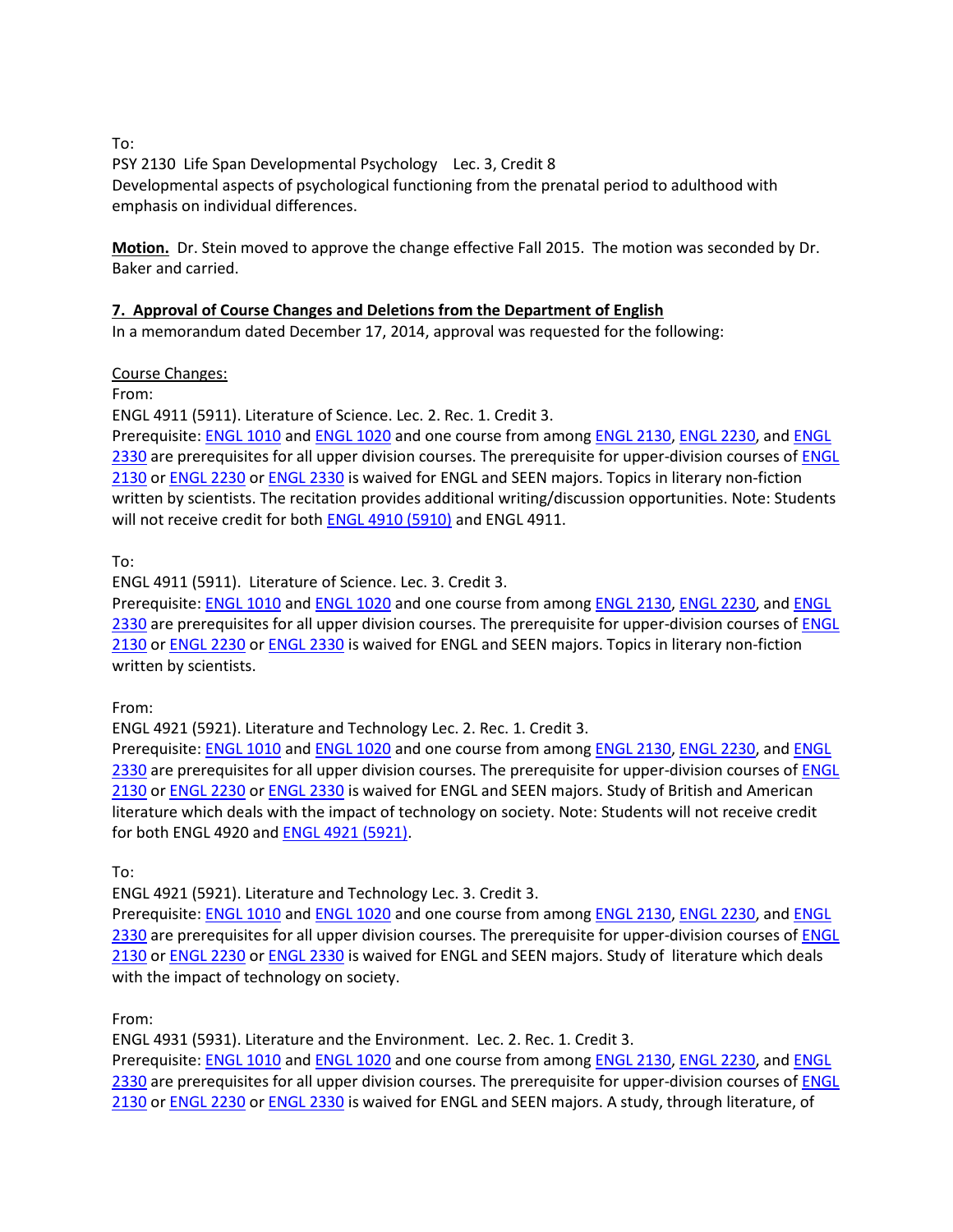the relationship between humans and the environment. The recitation will provide additional writing/discussion opportunities. Note: Students will not receive credit for bot[h ENGL 4930 \(5930\)](http://catalog.tntech.edu/search_advanced.php?cur_cat_oid=16&search_database=Search&search_db=Search&cpage=1&ecpage=1&ppage=1&spage=1&tpage=1&location=3&filter%5Bkeyword%5D=ENGL&filter%5Bexact_match%5D=1#tt3980) and ENGL 4931.

To:

ENGL 4931 (5931). Literature and the Environment. Lec. 3. Credit 3. Prerequisite: [ENGL 1010](http://catalog.tntech.edu/search_advanced.php?cur_cat_oid=16&search_database=Search&search_db=Search&cpage=1&ecpage=1&ppage=1&spage=1&tpage=1&location=3&filter%5Bkeyword%5D=ENGL&filter%5Bexact_match%5D=1#tt5149) and [ENGL 1020](http://catalog.tntech.edu/search_advanced.php?cur_cat_oid=16&search_database=Search&search_db=Search&cpage=1&ecpage=1&ppage=1&spage=1&tpage=1&location=3&filter%5Bkeyword%5D=ENGL&filter%5Bexact_match%5D=1#tt1820) and one course from amon[g ENGL 2130,](http://catalog.tntech.edu/search_advanced.php?cur_cat_oid=16&search_database=Search&search_db=Search&cpage=1&ecpage=1&ppage=1&spage=1&tpage=1&location=3&filter%5Bkeyword%5D=ENGL&filter%5Bexact_match%5D=1#tt7188) [ENGL 2230,](http://catalog.tntech.edu/search_advanced.php?cur_cat_oid=16&search_database=Search&search_db=Search&cpage=1&ecpage=1&ppage=1&spage=1&tpage=1&location=3&filter%5Bkeyword%5D=ENGL&filter%5Bexact_match%5D=1#tt7650) and ENGL [2330](http://catalog.tntech.edu/search_advanced.php?cur_cat_oid=16&search_database=Search&search_db=Search&cpage=1&ecpage=1&ppage=1&spage=1&tpage=1&location=3&filter%5Bkeyword%5D=ENGL&filter%5Bexact_match%5D=1#tt8062) are prerequisites for all upper division courses. The prerequisite for upper-division courses of ENGL [2130](http://catalog.tntech.edu/search_advanced.php?cur_cat_oid=16&search_database=Search&search_db=Search&cpage=1&ecpage=1&ppage=1&spage=1&tpage=1&location=3&filter%5Bkeyword%5D=ENGL&filter%5Bexact_match%5D=1#tt939) or [ENGL 2230](http://catalog.tntech.edu/search_advanced.php?cur_cat_oid=16&search_database=Search&search_db=Search&cpage=1&ecpage=1&ppage=1&spage=1&tpage=1&location=3&filter%5Bkeyword%5D=ENGL&filter%5Bexact_match%5D=1#tt2894) o[r ENGL 2330](http://catalog.tntech.edu/search_advanced.php?cur_cat_oid=16&search_database=Search&search_db=Search&cpage=1&ecpage=1&ppage=1&spage=1&tpage=1&location=3&filter%5Bkeyword%5D=ENGL&filter%5Bexact_match%5D=1#tt1735) is waived for ENGL and SEEN majors. A study, through literature, of the relationship between humans and the environment.

# Course Deletions:

ENGL 4910 (5910). Literature of Science. Lec. 2. Credit 2. ENGL 4920 (5920). Literature and Technology. Lec. 2. Credit 2. ENGL 4930 (5930). Literature and the Environment. Lec. 2. Credit 2.

**Motion**. Dr. Null, representing Dr. Pelton, moved to approve the changes effective Fall 2015. The motion was seconded by Dr. Eisen and carried.

# **8. Approval of Course Deletions from the Department of History**

In a memorandum dated January 29, 2015, approval was requested for the following:

Course Deletions: HIST 2810 History of Scientific Thought Lec. 3, Credit 3 HIST 2820 History of Scientific Thought Lec. 3, Credit 3

**Motion.** Dr. Jeff Roberts moved to approve the deletions effective Fall 2015. The motion was seconded by Dr. Wilson and carried.

# **9. Approval of Course Changes from the Department of Military Science**

In a memorandum dated January 26, 2015, approval was requested for the following:

# Course Changes:

From:

MS 3040 – Leaders Development Assessment Course; Summer. Credit 3. Prerequisite: [MS 3010](http://catalog.tntech.edu/search_advanced.php?cur_cat_oid=16&search_database=Search&search_db=Search&cpage=1&ecpage=2&ppage=1&spage=1&tpage=1&location=33&filter%5Bkeyword%5D=mS&filter%5Bexact_match%5D=1#tt9766) and [MS](http://catalog.tntech.edu/search_advanced.php?cur_cat_oid=16&search_database=Search&search_db=Search&cpage=1&ecpage=2&ppage=1&spage=1&tpage=1&location=33&filter%5Bkeyword%5D=mS&filter%5Bexact_match%5D=1#tt4224)  [3020.](http://catalog.tntech.edu/search_advanced.php?cur_cat_oid=16&search_database=Search&search_db=Search&cpage=1&ecpage=2&ppage=1&spage=1&tpage=1&location=33&filter%5Bkeyword%5D=mS&filter%5Bexact_match%5D=1#tt4224) Five weeks training conducted at an Army Post evaluating practical application of classroom skills and developing leadership potential.

TO:

MS 3040 – Cadet Leader Course (CLC); Individual 3. Credit 3. Prerequisite: [MS 3010](http://catalog.tntech.edu/search_advanced.php?cur_cat_oid=16&search_database=Search&search_db=Search&cpage=1&ecpage=2&ppage=1&spage=1&tpage=1&location=33&filter%5Bkeyword%5D=mS&filter%5Bexact_match%5D=1#tt9766) an[d MS 3020.](http://catalog.tntech.edu/search_advanced.php?cur_cat_oid=16&search_database=Search&search_db=Search&cpage=1&ecpage=2&ppage=1&spage=1&tpage=1&location=33&filter%5Bkeyword%5D=mS&filter%5Bexact_match%5D=1#tt4224) Five weeks of training conducted at an Army Post evaluating practical application of classroom skills and developing leadership potential.

FROM:

MS 2900 – Leader's Training Course; Credit 8. Five week training during the summer. Conducted at an Army Post; leadership, small unit tactics, weapons, drill and a writing assignment due two weeks after five weeks of training.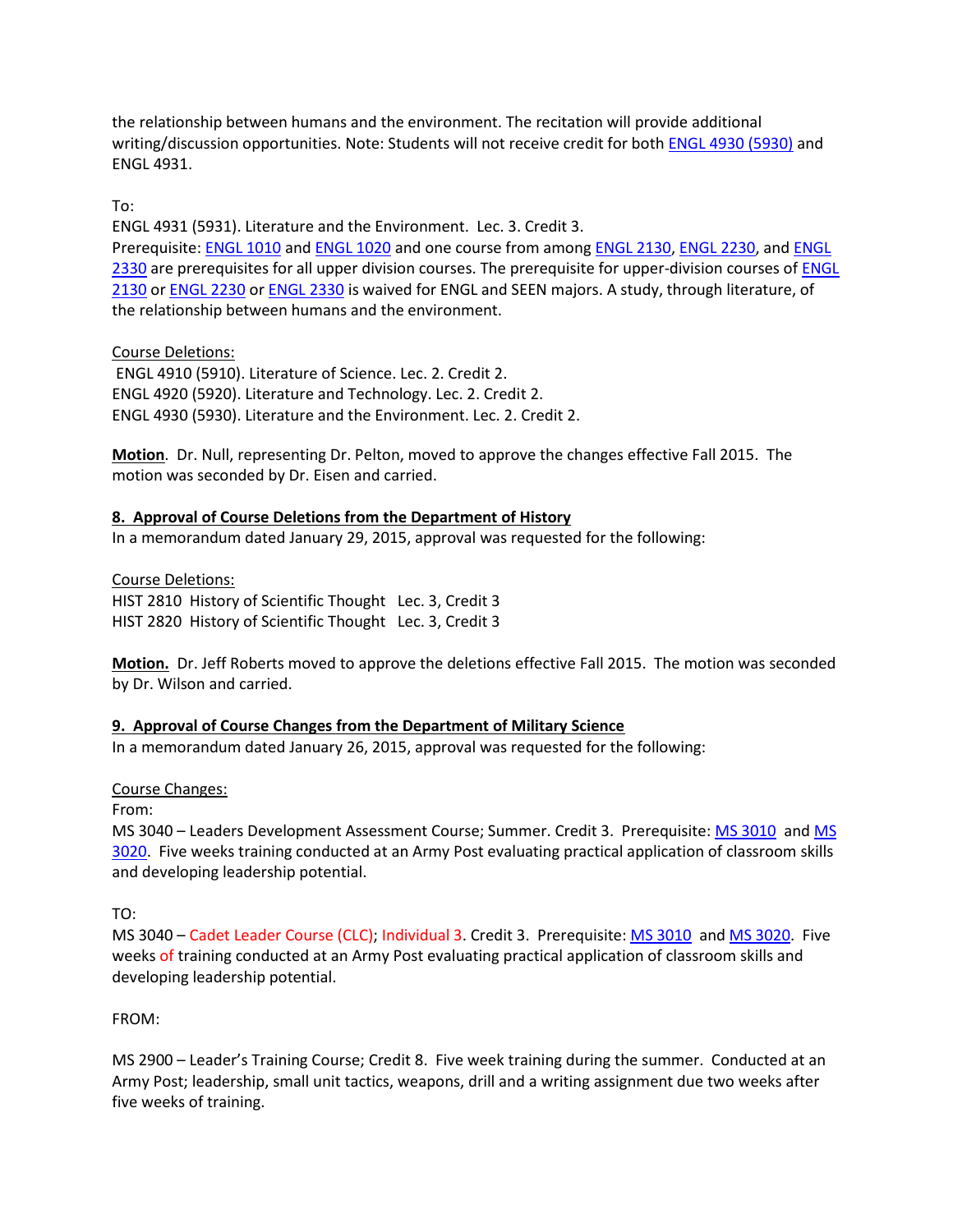## TO:

MS 2800 – Cadet Initial Entry Training (CIET); Individual 3. Credit 3. Five weeks of training during the summer conducted at an Army Post consisting of leadership, small unit tactics, weapons, drill, and a writing assignment due two weeks after five weeks of training.

#### FROM:

MS 3222 – Introduction to Officer Professional Development; Lec. 3 Credit 3. The course is designed to foster and install necessary life-long learning necessary from the Military professional.

TO:

MS 3222 – Introduction to Officer Professional Development; Individual 3. Credit 3. The course is designed to foster and install necessary life-long learning necessary from the Military professional.

**Motion.** LTC Peterson moved to approve the changes effective Fall 2015. The motion was seconded by Dr. Shank and carried.

## **10. Approval of ECE Course Addition, Deletions and EE, EE-Mechatronics Concentration and CmpE Curriculum Changes**

In a memorandum dated January 26, 2015, approval was requested for the following:

#### Course Addition:

ECE 3130 Microcomputer Systems Lec. 3, Lab. 3, Credit 4 Prerequisite: ECE 2110, ECE 2011 and CSC 2100. Microcomputer system architecture. Software/hardware analysis. Programming microcomputer system using Assembly and C languages. Design hardware subsystem and integration with microcontroller for engineering application.

Course Deletion: 3120 Microcomputer Systems Lec. 2, Lab. 3, Credit 3

#### Course Changes:

From:

ECE 4961 - Capstone Design I Lec. 2. Lab. 4. Credit 3.

Prerequisite: ECE 2110, ECE 3010, ECE 3060, ECE 3300, and ECE 4910. (ECE 4910 may be taken concurrently). The first is a sequence of two capstone design project courses. Student teams will complete an industry client-driven system design project. Teamwork, leadership, project planning and management, specification, budgeting, design review, subsystem development, testing, weekly reporting, documentation, and oral presentation.

To:

ECE 4961 - Capstone Design I Lec. 2. Lab. 4. Credit 3.

Prerequisite: ECE 2110, ECE 3010, ECE 3020, ECE 3060, ECE 3130, ECE 3300, and ECE 4910. (ECE 3020 and/or ECE 4910 may be taken concurrently). The first is in a sequence of two capstone design project courses. Student teams will complete an industry client-driven system design project. Teamwork, leadership, project planning and management, specification, budgeting, design review, subsystem development, testing, weekly reporting, documentation, and oral presentation.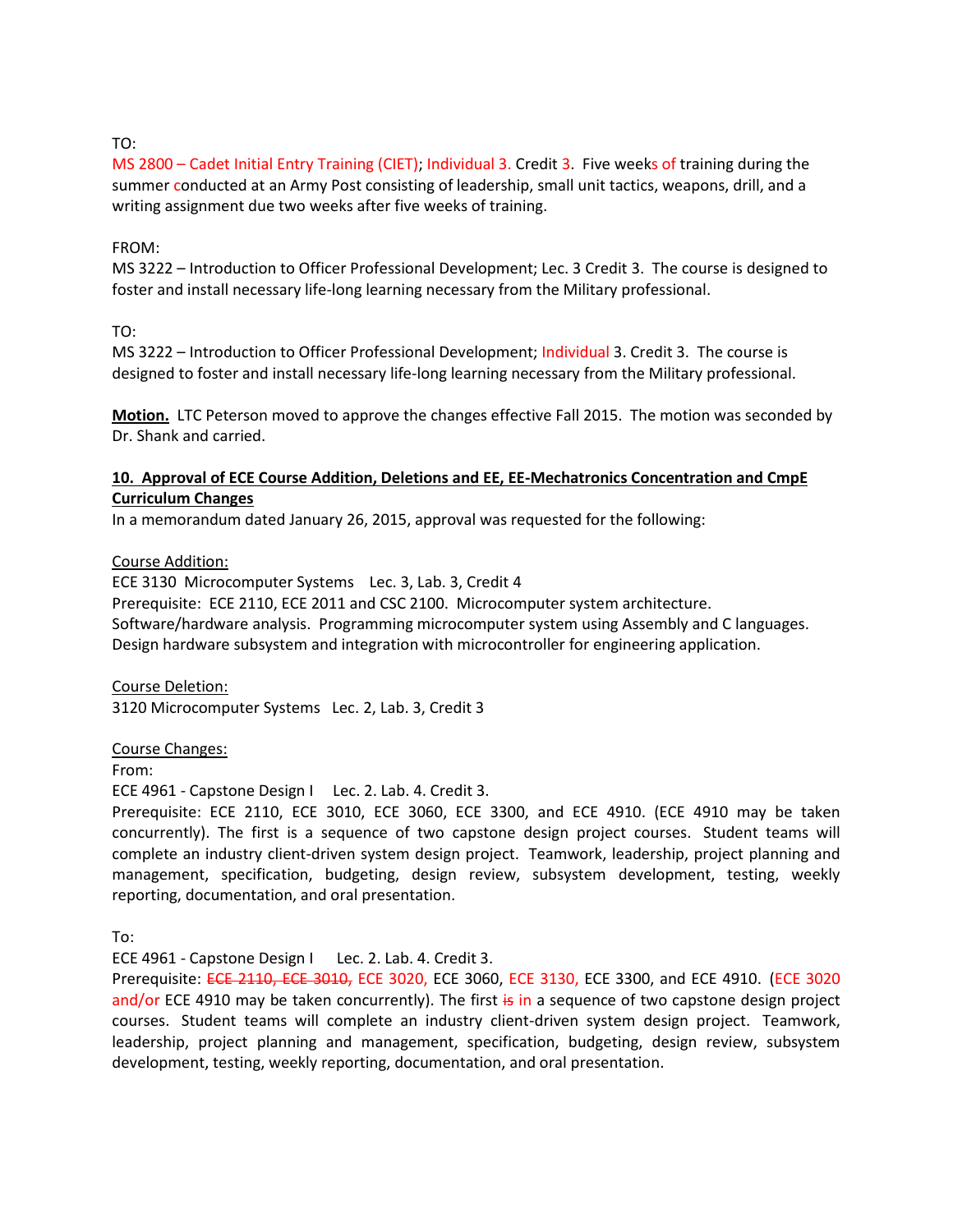## From:

ECE 2020 - Electric Circuits II Lec. 3. Credit 3.

Prerequisite: ECE 2001, ECE 2010, ECE 2011, MATH 2010 and MATH 2120 (ECE 2001 may be taken concurrently). Laplace transform methods for electric circuit analysis. Sinusoidal steady-state and power, mutual inductance, 3- phase circuits, frequency response, Bode plots, resonance, and filters. Circuit simulation with SPICE.

## To:

ECE 2020 - Electric Circuits II Lec. 3. Credit 3.

Prerequisite: ECE 2001, ECE 2010, ECE 2011, MATH 2010 and MATH 2120 (ECE 2001 and/or ECE 2011 may be taken concurrently). Laplace transform methods for electric circuit analysis. Sinusoidal steadystate and power, mutual inductance, 3- phase circuits, frequency response, Bode plots, resonance, and filters. Circuit simulation with SPICE.

## From:

ECE 3300 - Electronics I Lec. 3. Credit 3.

Prerequisite: ECE 2020. Introduction to semiconductor junction devices and their physical operation, mid-band equivalent circuits, single and multi-stage amplifiers, digital electronics, and SPICE simulation.

To:

ECE 3300 - Electronics I Lec. 3. Credit 3.

Prerequisite: ECE 2020 and ECE 2011. Introduction to semiconductor junction devices and their physical operation, mid-band equivalent circuits, single and multi-stage amplifiers, digital electronics, and SPICE simulation.

## Curriculum Changes:

EE Curriculum:

- 1. Move Physics 2110/2111 from freshman year to sophomore year
- 2. Move Math 2010 from sophomore year to freshman year
- 3. Move Humanities/Fine Arts Elective (3 credits) to senior year, increasing senior year Humanities/Fine Arts Elective credits from 3 to 6
- 4. Add ECE 3130 to junior year
- 5. Decrease senior year EE Breadth Electives from 6 to 3 credits
- 6. Reduce senior year EE Lab Elective Credit from 2 to 1
- 7. Delete E/M/S/B Elective (6 credits) in senior year
- 8. Add Career Elective (6 credits) to Senior Year

EE Curriculum – Mechatronics Concentration

- 1. Move Physics 2110/2111 from freshman year to sophomore year
- 2. Move Math 2010 from sophomore year to freshman year
- 3. Remove ECE 3120 from junior year
- 4. Add ECE 3130 to junior year
- 5. Increase total curriculum hours from 127 to 128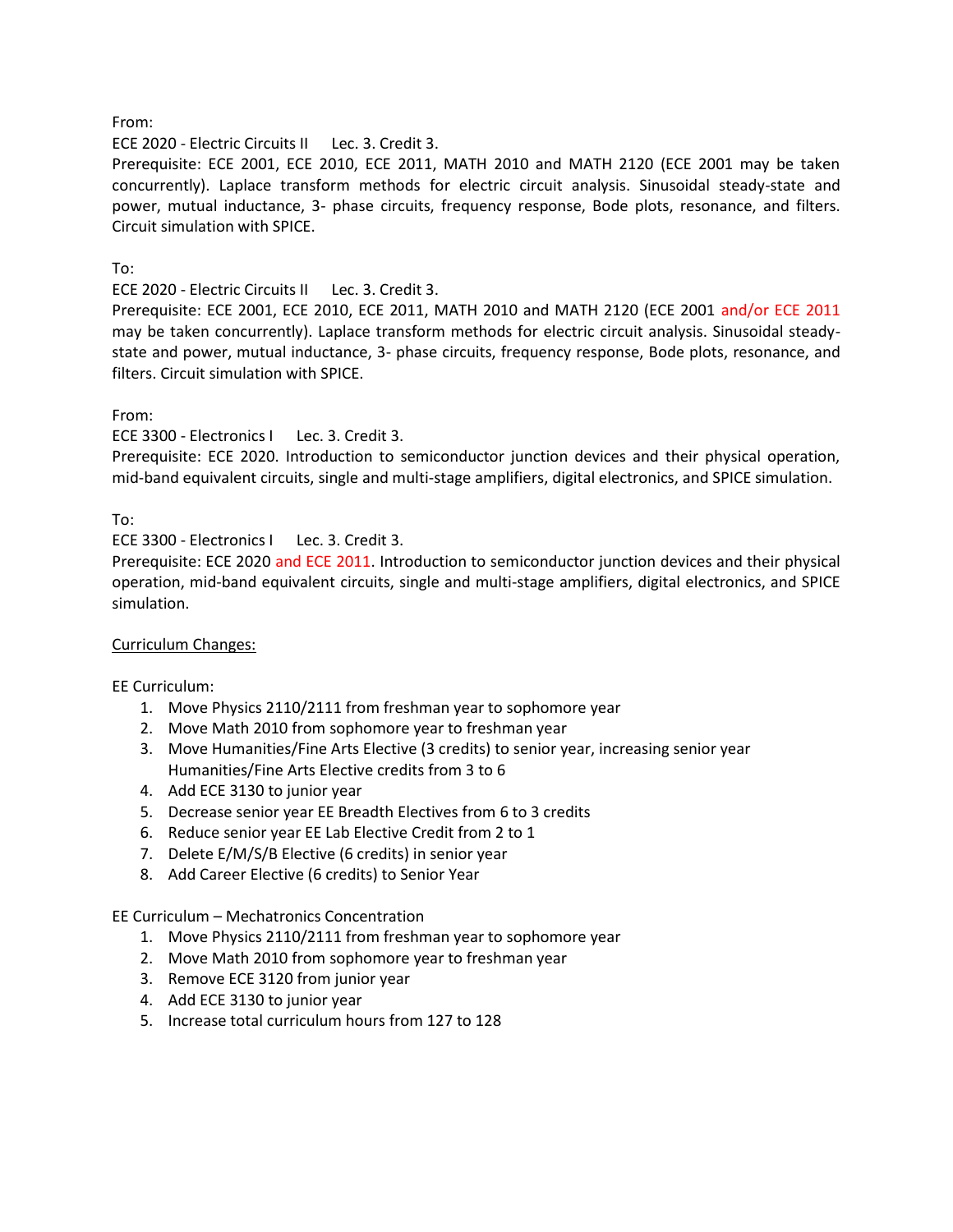CmpE Curriculum

- 1. Move Physics 2110/2111 from freshman year to sophomore year
- 2. Move Math 2010 from sophomore year to freshman year
- 3. Remove ECE 3120 from junior year
- 4. Add ECE 3130 to junior year
- 5. Increase total curriculum hours from 127 to 128

**Motion.** Dr. Elkeelany, representing Dr. Johnson, moved to approve the changes effective Fall 2015. The motion was seconded by Dr. Hoy and carried.

## **11. Approval of Course Changes from the Department of Basic Engineering**

In a memorandum received January 30, 2015, approval was requested for the following:

## Course Changes:

## **FROM:**

## **ENGR 1110. Engineering Graphics.** Lec. and Lab. 4. Credit 2.

Prerequisites: MATH 1710, MATH 1720, MATH 1730, or MATH 1910. Visualization skills and graphic communication techniques for engineers, sketching, computer-aided drafting, and solid modeling, drawing interpretation. Prerequisite courses can be taken concurrently.

## **TO:**

**ENGR 1110. Engineering Graphics.** Lec. and Lab. 4. Credit 2.

Prerequisites: MATH 1710, MATH 1720, MATH 1730, or MATH 1910 ACT Math score of 22 or above, or equivalent COMPASS score, or C or better in MATH 1000. Visualization skills and graphic communication techniques for engineers, sketching, computer-aided drafting, and solid modeling, drawing interpretation. Prerequisite courses can be taken concurrently.

FROM:

ENGR 1120. Programming for Engineers. Lec. and Lab. 4. Credit 2.

Prerequisites: MATH 1720, MATH 1730, MATH 1910, or MATH 1920. Problem definition, algorithm development, flowcharting, and structured programming using a high level language. MATH 1910 or MATH 1920 can be taken concurrently.

# TO:

ENGR 1120. Programming for Engineers. Lec. and Lab. 4. Credit 2.

Prerequisites: ACT Math score of 27 or above, or MATH 1720, MATH 1730, MATH 1845, or MATH 1910<sub>7</sub> or MATH 1920. Problem definition, algorithm development, flowcharting, and structured programming using a high level language. MATH 1845 or MATH 1910 or MATH 1920 can be taken concurrently.

**Motion.** Dr. Hoy, representing Dr. Cravens, moved approve for the changes effective Fall 2015. The motion was seconded.

Dr. Wilson voiced his objection to the change. A vote was taken. The motion passed with one vote against.

**12. Approval of Course Additions from the Department of Sociology and Political Science**

In a memorandum dated February 12, 2015, approval was requested for the following: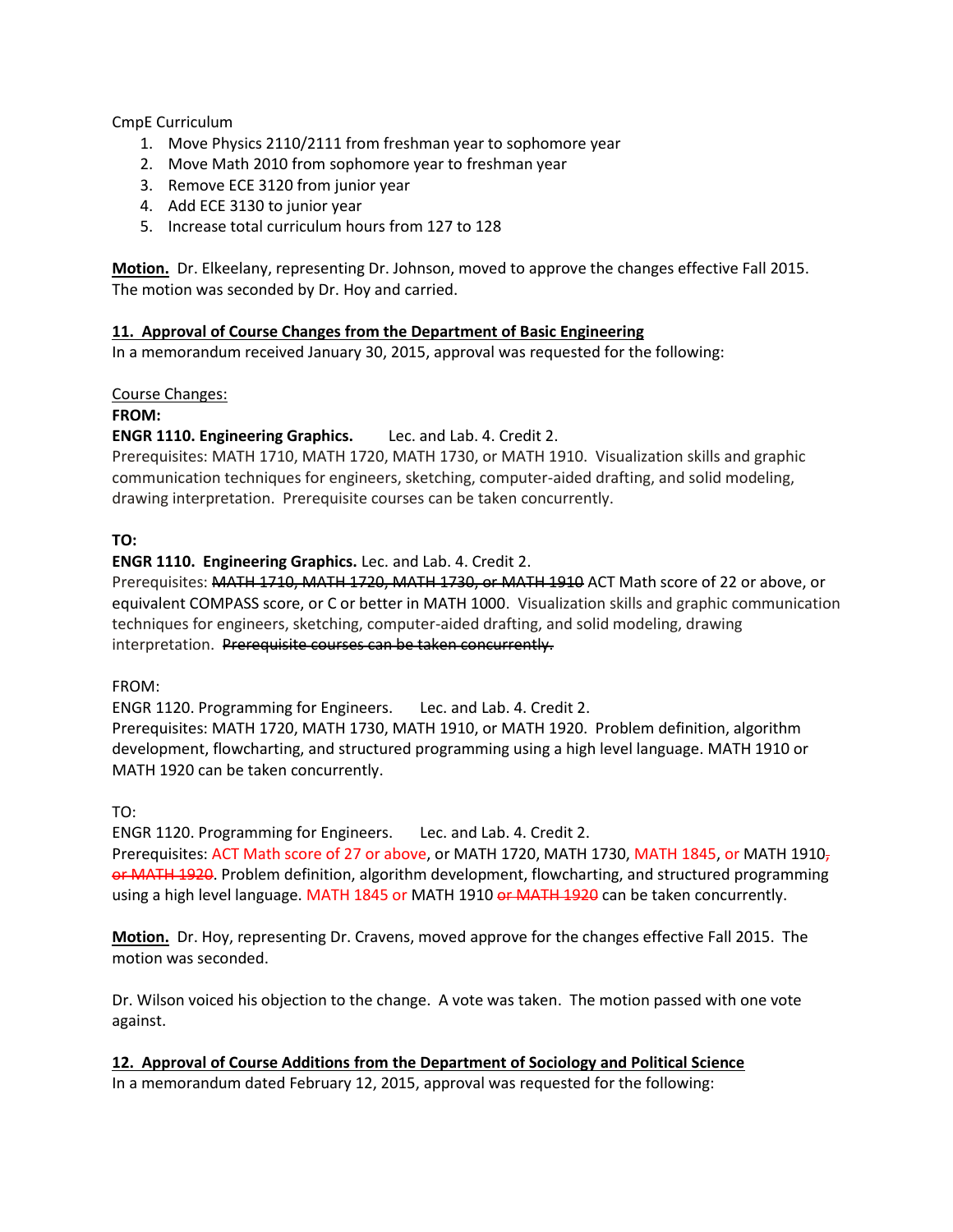## Course Additions:

CJ/SOC 4910: Geographic Information Applications in the Social Sciences Lec. 3. Credit 3. Prerequisites SOC 1010 Introduction to Sociology. This course provides a broad introduction into the world of geographic information systems (GIS) and their applicability to the social sciences – particularly criminal justice. Students are required to complete a major research project using GIS applications and to present the results.

CJ/SOC 4515 Sexual Offenses and Offenders Lec. 3. Credit 3. Prerequisite SOC 1010 Introduction to Sociology. This course provides a broad introduction into the world of sexual offenses. Accordingly, this course will provide information on survivors of these crimes, perpetrators, as well as relevant sociological factors. An emphasis will be placed on understanding the perpetrator specifically.

**Motion.** Dr. Raymondo moved to approve the additions effective Fall 2015. The motion was seconded by Dr. Boles and carried.

## **13. Approval of Curriculum Change from the School of Human Ecology**

In a memorandum dated February 2, 2015, approval was requested for the following:

Curriculum Change: From: Child Life curriculum sheet Junior Year – Electives Credit 4

To: Child Life Curriculum sheet Junior Year – Delete Electives Add: HEC 3565 End of Life Application for Children and Families 3 credits Add: NURS 3050 Pediatric Illness and Related Care 1 credit

Total credit hours for Child Life Curriculum sheet Junior Year remain at 36 hours

**Motion.** Dr. Anderson moved to approve the changes effective Fall 2015. The motion was seconded by Dr. Baker and carried.

Ad Hoc Committee Report on 60 Hour Rule for Community College Transfer Students Dr. Raymondo reported that the Ad Hoc committee met and recommended that the 60 hour rule for community college transfer students be maintained and re-evaluated in five years.

## **Other Such Matters**

Faculty Credentials – Dr. Armstrong expressed his appreciation in preparing the content for the Faculty Credentials. He stated the data for the new faculty that was obtained, as well as courses for spring have been transferred over to the group who oversee this. We are currently waiting for this to be uploaded to their system. Dr. Armstrong will be sending an email to let everyone know what the next step in the process is. He stated that in talking with the SACSOCO Vice President, Dr. Nuria Cuevas, who was on campus February  $5<sup>th</sup>$  and  $6<sup>th</sup>$ , he asked the question of what percentage of our faculty have to be considered qualified for us to be considered compliant on the Standard 3.7.1. Dr. Cuevas's answer was 100 percent.

Dr. Ghorashi expressed his tanks and appreciation to Dr. Armstrong for the good work he has done.